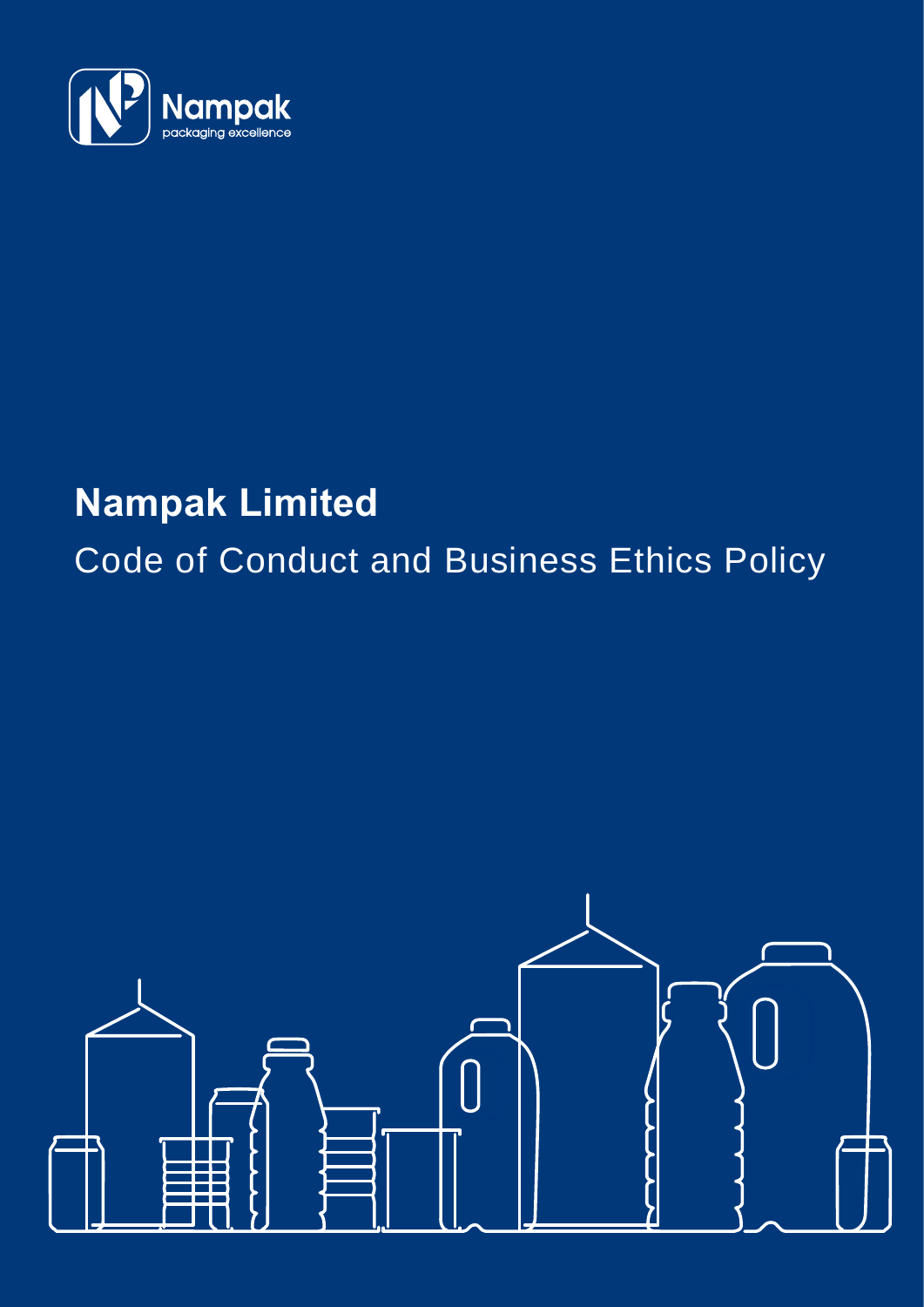

Message from Erik Smuts, Nampak CEO

Nampak prides itself on being an ethically responsible corporate citizen. We want to make sure that "we do the right thing, even when nobody is watching".

This means that Nampak conducts its business with integrity and honesty, in full compliance with applicable laws and ethical standards. This Code of Conduct and Business Ethics reflects Nampak's core values and provides guidance to employees and other stakeholders on important ethical issues in a business environment.

We have a zero-tolerance policy on any dishonest or unethical behaviour. All directors, employees, suppliers, contractors and other stakeholders are expected to observe this Code when conducting business for or with Nampak, irrespective of the country in which you may be located.

If you have information about behaviour contrary to this Code by Nampak employees or other stakeholders, please report it promptly. The relevant contact details are set out in paragraph 16 of this Code.

Erik Smuts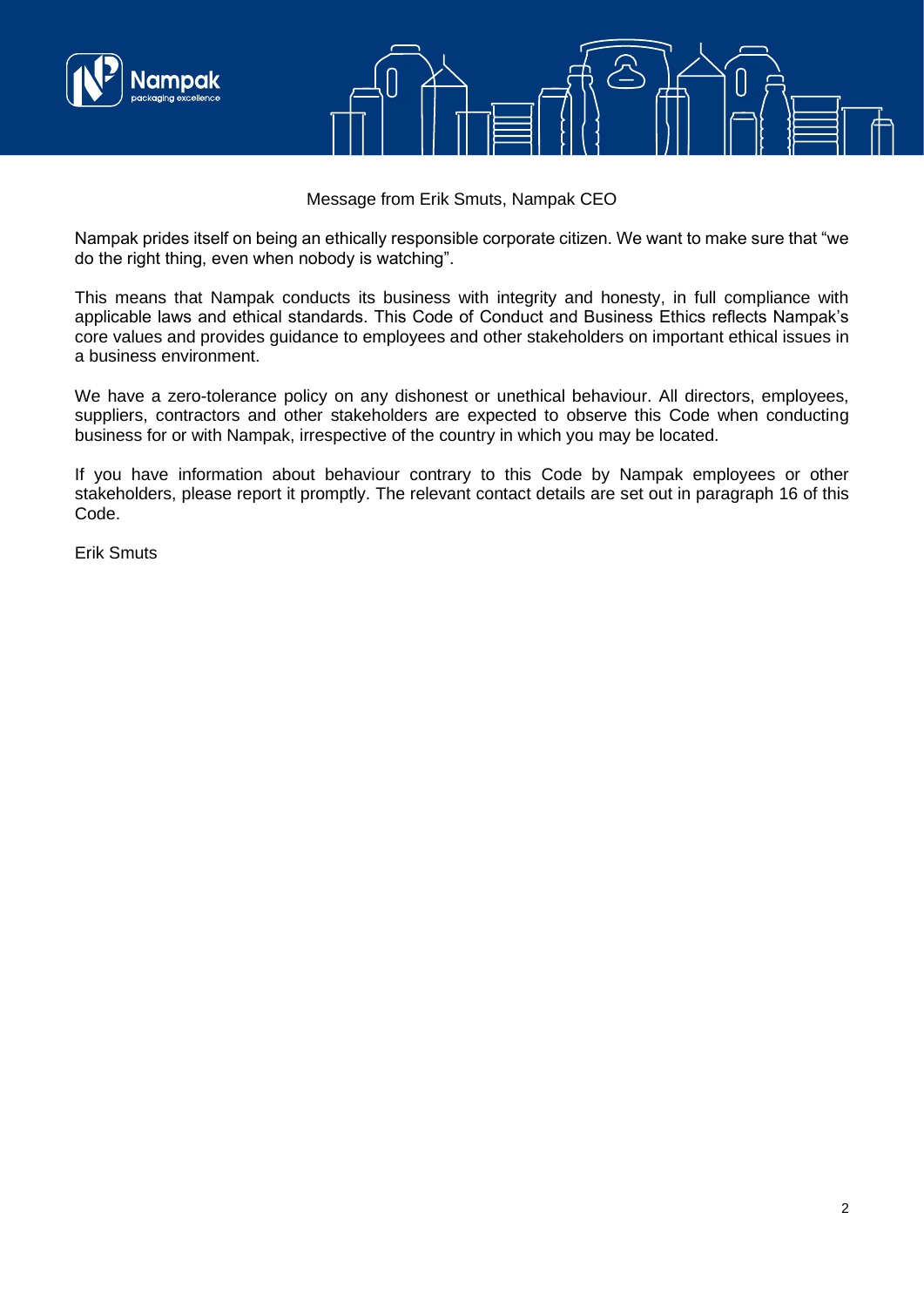

#### **1. Introduction**

The Nampak Code of Conduct and Business Ethics (the "Code") is a document in which Nampak publicly declares what it regards as morally or ethically acceptable behaviour for its employees, suppliers and other stakeholders in a business environment.

Nampak is committed to high ethical standards of business practices and undertakes to conduct its business honestly and with integrity.

The Code is binding on all directors, and employees in the Nampak group of Companies worldwide, as well as suppliers and their staff as agreed.

If employees are uncertain about the application or interpretation of the Code, they should raise the issue(s) with their manager, who, if uncertain, should seek advice from the Group Legal Department.

#### **2. Compliance with Laws, Regulations and Standards**

Nampak complies with all laws, regulations and applicable standards ("laws") in all jurisdictions in which it operates, and to the extent that this Code may conflict with any laws in any jurisdiction, the laws of such jurisdiction will take precedence.

Nampak will not tolerate any violation of applicable laws, by any employee. If anyone becomes aware of a breach of any laws it must be reported to his / her manager, to the Group Legal Department or to Tip-offs Anonymous.

#### **3. Illegal, unethical and otherwise unacceptable behaviour**

Nampak promotes a zero-tolerance approach to fraud, corruption, theft and other similar illegal or unethical behaviour and employees are prohibited from participating in or condoning such behaviour. All employees must ensure that their conduct cannot be interpreted as being illegal or unethical and if anyone becomes aware of such behaviour it must be reported to his / her manager, the Group Legal Department or Tip-offs Anonymous.

Employees must not carry out any undesirable or unethical form of business activity on Nampak premises, such as gambling, money lending and loan sharking.

#### **4. Conflict of Interest**

A conflict of interest occurs when an individual's personal interest or the personal interest of the individual's family or friends may possibly interfere in any way with the performance of his / her duties, or the best interests of Nampak. Employees must not use their positions or knowledge gained through their employment with Nampak for private or personal advantage (actual or potential) in a manner such that a conflict or a perception of a conflict arises between Nampak's interests and their personal interests.

All employees are required to complete and sign a Declaration of Interest form promptly after acquiring in any manner an interest of any nature in any external business, trust or other profit-making activity,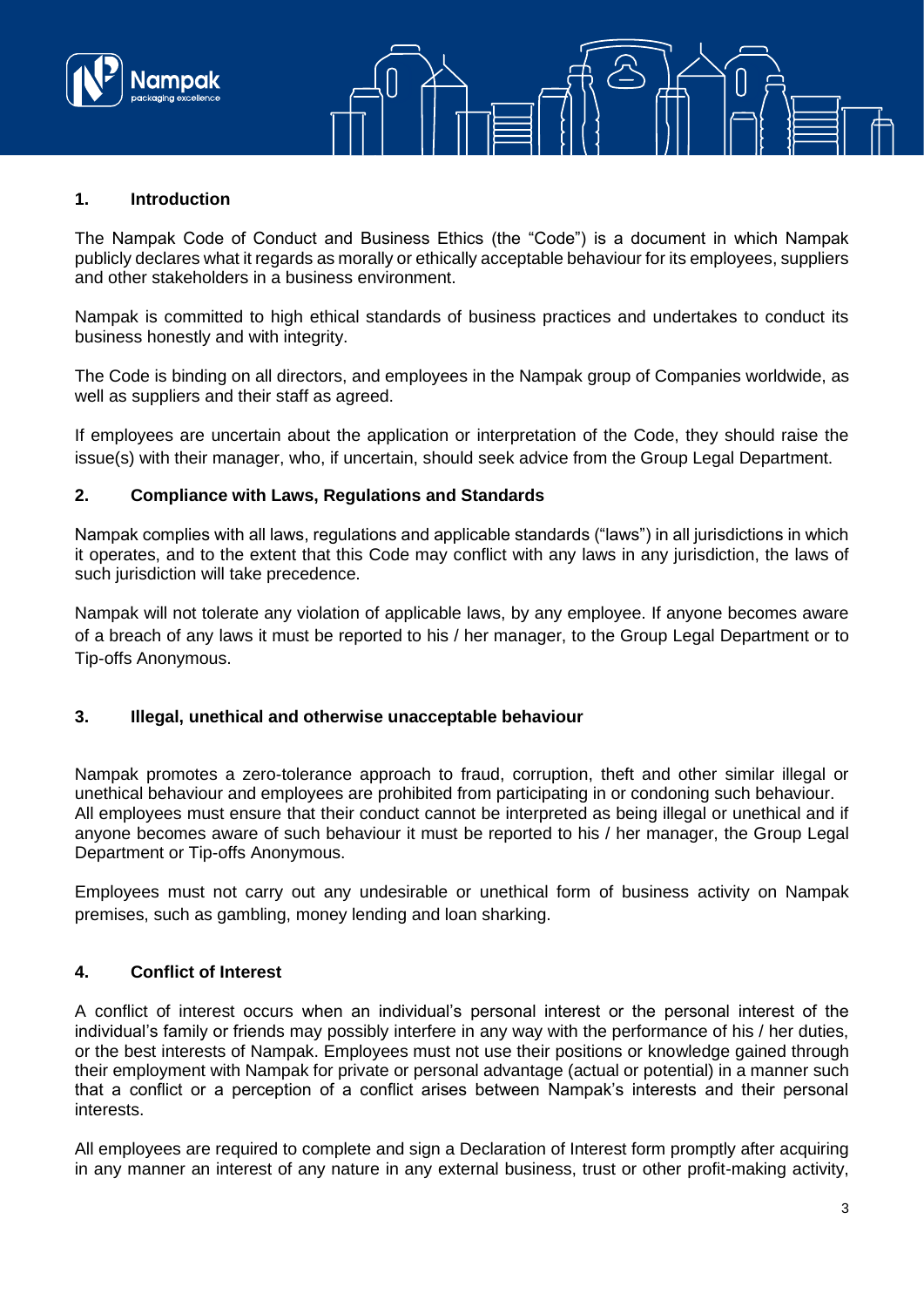

and an updated declaration annually thereafter. Any disclosure of interest form must be referred to the divisional Managing Director.

The Declaration of Interest form is available on iNsight, other than in Malawi, where it is available from the Financial Manager and is attached hereto as Annexure "A".

A Declaration of Interest, even if approved, does not authorise any employee to engage in behaviour that conflicts with the interests of Nampak.

#### **4.1 Relationships with Customers and Suppliers**

Employees must ensure that they maintain their independence and are seen to be independent from any person, or business that has or may have a contractual relationship with Nampak.

Where an employee deals directly with a customer or supplier, they must not engage in any private financial relationship or otherwise privately beneficial relationship or activity with that customer or supplier or any of its owners, shareholders, directors, partners or members.

Employees shall not invest or acquire any financial interest for their own account in any business, or with any of the owners, shareholders, directors, partners or members of any such business, which has or may have a commercial relationship of any value with Nampak, other than normal share dealings through a recognised stock exchange.

#### **4.2 Gifts & Hospitality**

The giving and/or receiving of gifts and hospitality by employee's is only acceptable where it is reasonable and complies with the Nampak Policy on Gifts and Hospitality, which is available on iNsight other than in Malawi, where it is available from the Financial Manager.

#### **4.3 Remuneration**

Employees may not receive any commissions, money or item of value other than regular remuneration and incentives as provided in their terms of employment, either directly or indirectly, for negotiating, procuring, recommending or aiding in any transaction entered into on behalf of Nampak, nor shall they have any direct or indirect financial interest in such transactions.

Nampak specifically prohibits the acceptance of kickbacks, secret commissions or personal favours from any supplier or other party.

## **4.4 Outside Employment, Directorships and Related Activities**

Employees may not:

- a) take up employment in any outside company, close corporation or other entity;
- b) take up any interest in a close corporation or shares in a private company;
- c) accept a directorship of any outside company; or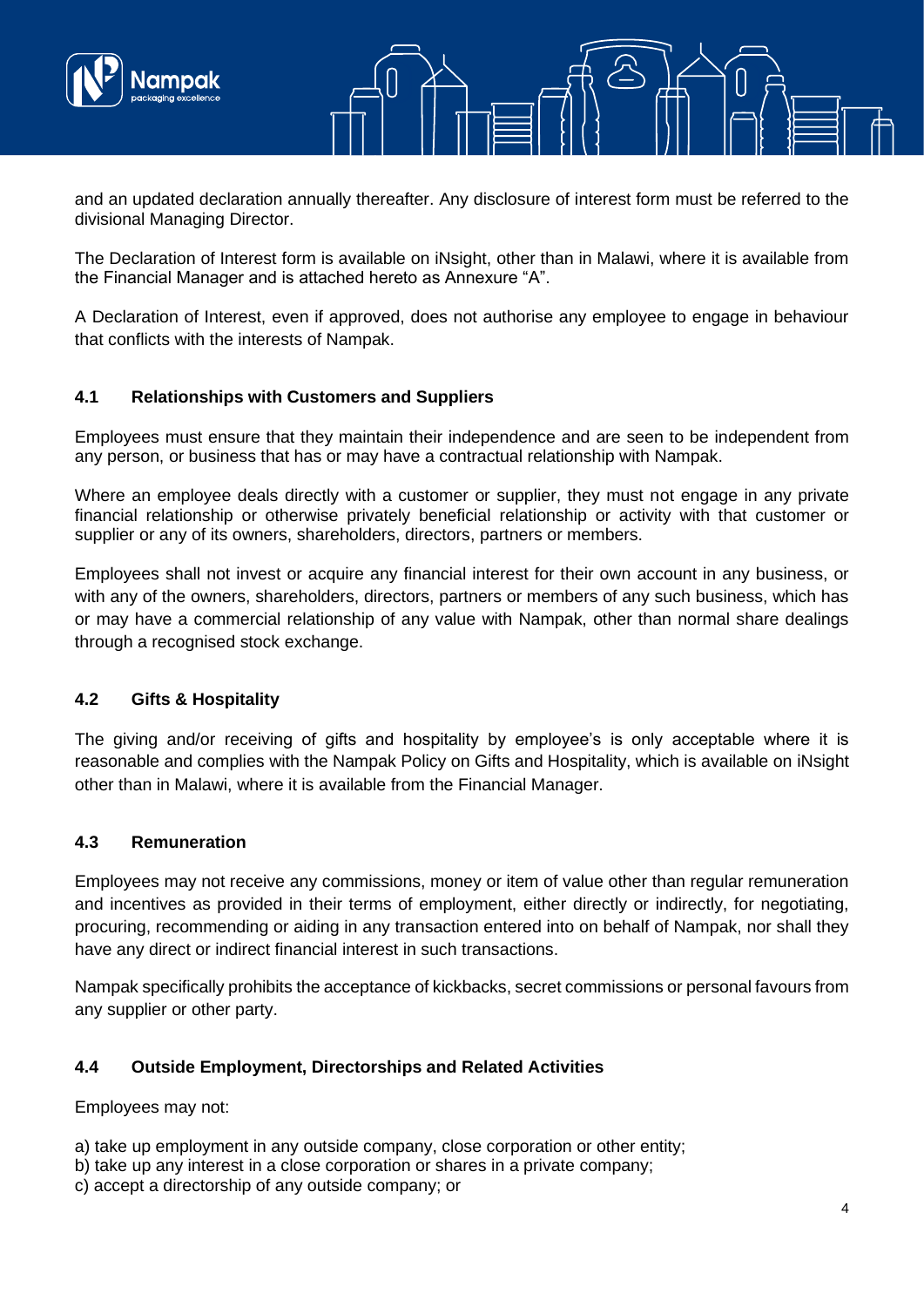

d) take up shares in a public company where such holding exceeds more than 1% of the market capitalisation;

without first making full disclosure of all facts and obtaining prior written permission from the relevant Divisional Managing Director, Group Executive Committee member or CEO, as the case may be, who shall forward a copy of such written permission to the Group Human Capital Executive and the Group Legal Advisor.

Approval will generally only be granted for external directorships where there is a Company business requirement. Fees received for any outside directorships must be paid to Nampak.

Employees may not participate as presenters in any external business seminars or conferences without the written permission of the Divisional Managing Director or Group Executive Committee member or CEO. Clarity in this area can be obtained from the Human Capital Department.

Employees may not carry on part time businesses such as the selling of personal items and foodstuffs on Nampak premises other than during lunch time and then only in so far as same does not compromise any Employee's work performance or Nampak's position vis-à-vis any of its stakeholders.

### **5. Company Funds & Property**

Nampak does not approve of the giving of any gifts (including entertainment) or the making of any payment in any kind to influence acts or decisions relating to Nampak's business. No employee of Nampak may offer, promise or authorise any unlawful or improper payment of any kind, whilst knowing that such payment is intended as a bribe or unethical inducement in an attempt to coerce or persuade any entity or individual into awarding a business opportunity to Nampak.

Employees must at all times, ensure that Nampak's funds and property are used for legitimate Company business purposes and must at all times follow prescribed procedures for recording, handling and protecting such.

Where an employee's position requires Company funds to be spent, it is the individual's responsibility to exercise good judgment on Nampak's behalf and to ensure that appropriate value is received by Nampak for such expenditure. If employees become aware of any evidence that Nampak's funds or property may have been used fraudulently or improperly, they shall immediately advise the relevant manager, the Group Legal Department or Tip-offs Anonymous as the case may be. Failure by an employee to report abuse of funds or property will result in disciplinary action being taken against him / her.

Employees may not purchase goods and/or services for personal use with Nampak funds.

Any inventions, copyrights, patents or other intellectual property, which may arise out of the employment with Nampak and/or use of Nampak facilities, will automatically become the property of Nampak without exception.

Any use of company funds, property, equipment or benefits which result in a private benefit, which has not already been subject to fringe benefit taxation must be declared to the divisional financial manager for determination as to whether fringe benefit tax should be levied upon the use of such funds, property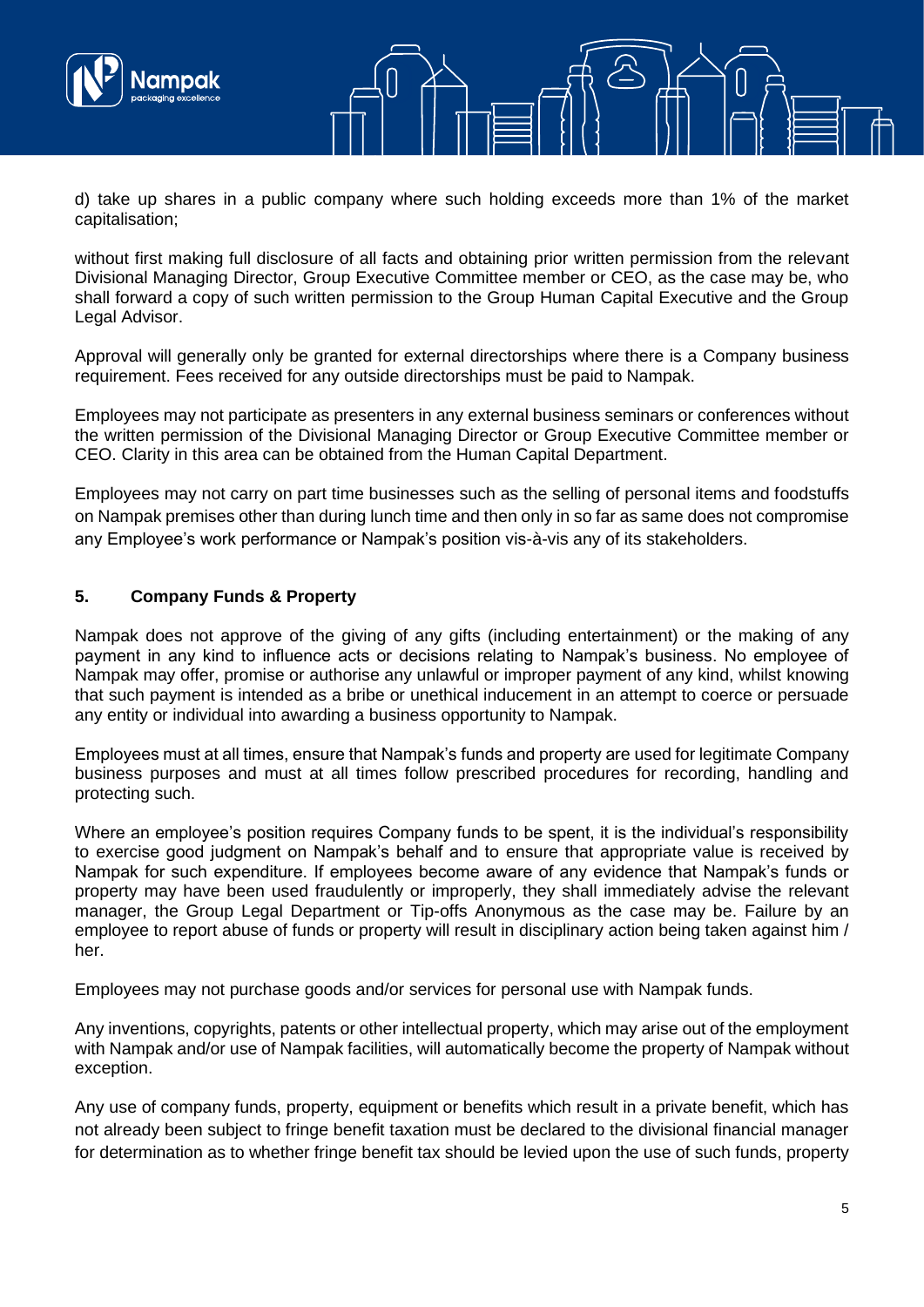



and/or equipment. Examples of such benefits would be company provided accommodation, entertainment and clothing, other than personal protective clothing and equipment.

## **6. Confidentiality**

Employees may not divulge confidential information which is provided to them or to which they are exposed as a result of their employment within Nampak to any external person or body unless authorised to do so. Confidential information includes, but is not limited to, product specifications, methods, processes, computer software, documents, information on employees and customers including customer lists or leads, programmes, trade secrets and technical information. These restrictions shall apply during and after the employee's employment with Nampak.

All employees that have access to Nampak's IT services must abide by Nampak's IT Acceptable Usage Policy. That Policy prescribes employee behaviour with regard to Nampak equipment, information and records as well as behaviour on social media. All company records designated as "Restricted, Confidential or Secret" as catalogued in that policy may not be published, disseminated or in any way be made available to outside parties.

No employee, unless otherwise authorised, may:

- a) record meetings or discussions;
- b) disclose details of their remuneration packages to other employees;
- c) photostat or otherwise copy any records and/or property other than in the ordinary course and scope of their employment;
- d) e-mail company data to a personal e-mail account i.e. Gmail; or
- e) remove or take with them any company information, documents or records whether in hard or soft copies on or in contemplation of termination of their services with the Group.

Employees who have access to Nampak records containing personal employment identification, medical and psychological information about Nampak employees and co- workers must ensure that these records and the information contained therein are adequately safeguarded and are not misused nor improperly disclosed.

#### **7. Company Records**

Accurate and reliable records are required to manage Nampak's business effectively and to meet its corporate governance requirements. The integrity of Nampak's records depends on the validity, accuracy and completeness of information entered into Nampak's books of account and other records. Records must therefore be developed and maintained with accuracy, truthfulness and diligence and in accordance with group, divisional and operational policies and guidelines.

Employees may not make nor complete any false or misleading business records or issue misleading information of any nature.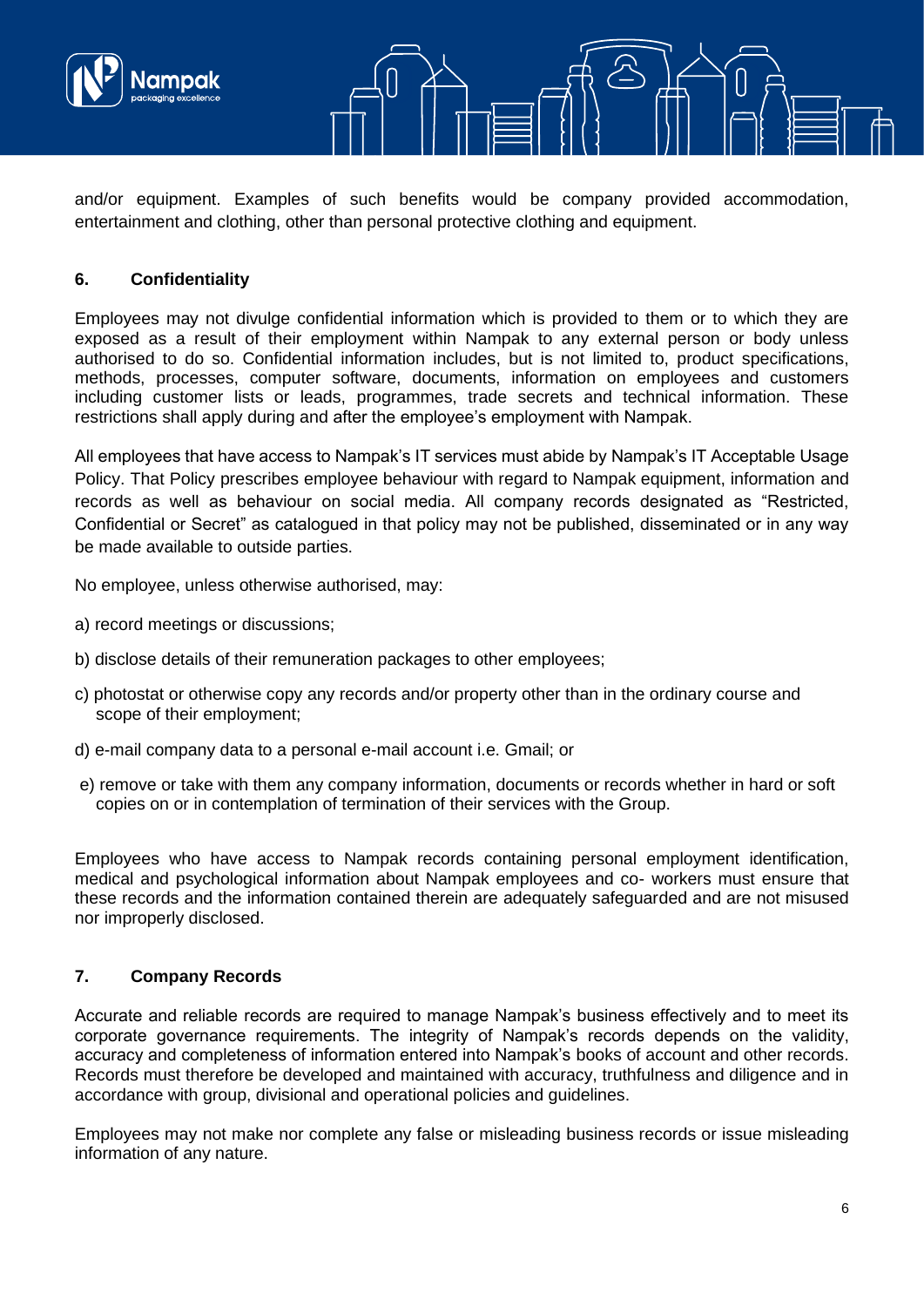

#### **8. Company Information**

Company information will be disclosed to the public, investors, analysts and the media only by executive management and strictly in accordance with the Group Media Communication Protocol in order to avoid inappropriate publicity and to ensure that every person with an interest in Nampak or its affairs will have equal access to information.

Electronic media and other communication and information services provided by Nampak (such as computers, tablets, mobile phones, smart phones, e-mail, telephones, voice mail, fax machines and the Internet) are Nampak property, and their purpose is to facilitate Nampak business. This area is governed by the Nampak IT Acceptable Use Policy. Specifically, electronic media and services are not to be used for knowingly transmitting, retrieving or storage of any communications which are:

- a) of a discriminatory or harassing nature;
- b) derogatory to any individual or group;
- c) obscene or pornographic;
- d) defamatory or threatening in nature;
- e) "Chain Letters";
- f) intended for any illegal purpose;
- g) in contravention of a Nampak policy and/or standard;
- h) contrary to Nampak's interest; or
- i) used in the furtherance of any personal or business activity or interest of any person, entity or enterprise other than the company such as soliciting funds, collecting signatures, conducting membership drives, distributing literature or gifts, and selling merchandise or services.

Limited, occasional or incidental use of electronic media for personal, non-business purposes is acceptable. However, employees must demonstrate that such use:

a) does not affect performance or disrupt others;

- b) is truly occasional in nature;
- c) is not used in the furtherance of the business activities of any entity or enterprise other than Nampak;
- d) does not put Nampak IT facilities, software or information at risk; and

e) does not result in any excessive cost to Nampak.

Nampak reserves the right to access, monitor, review and disclose any information transmitted, received or stored, using Nampak's electronic equipment or other communication and information services, to the extent necessary to ensure that electronic media and services are not excessively used for personal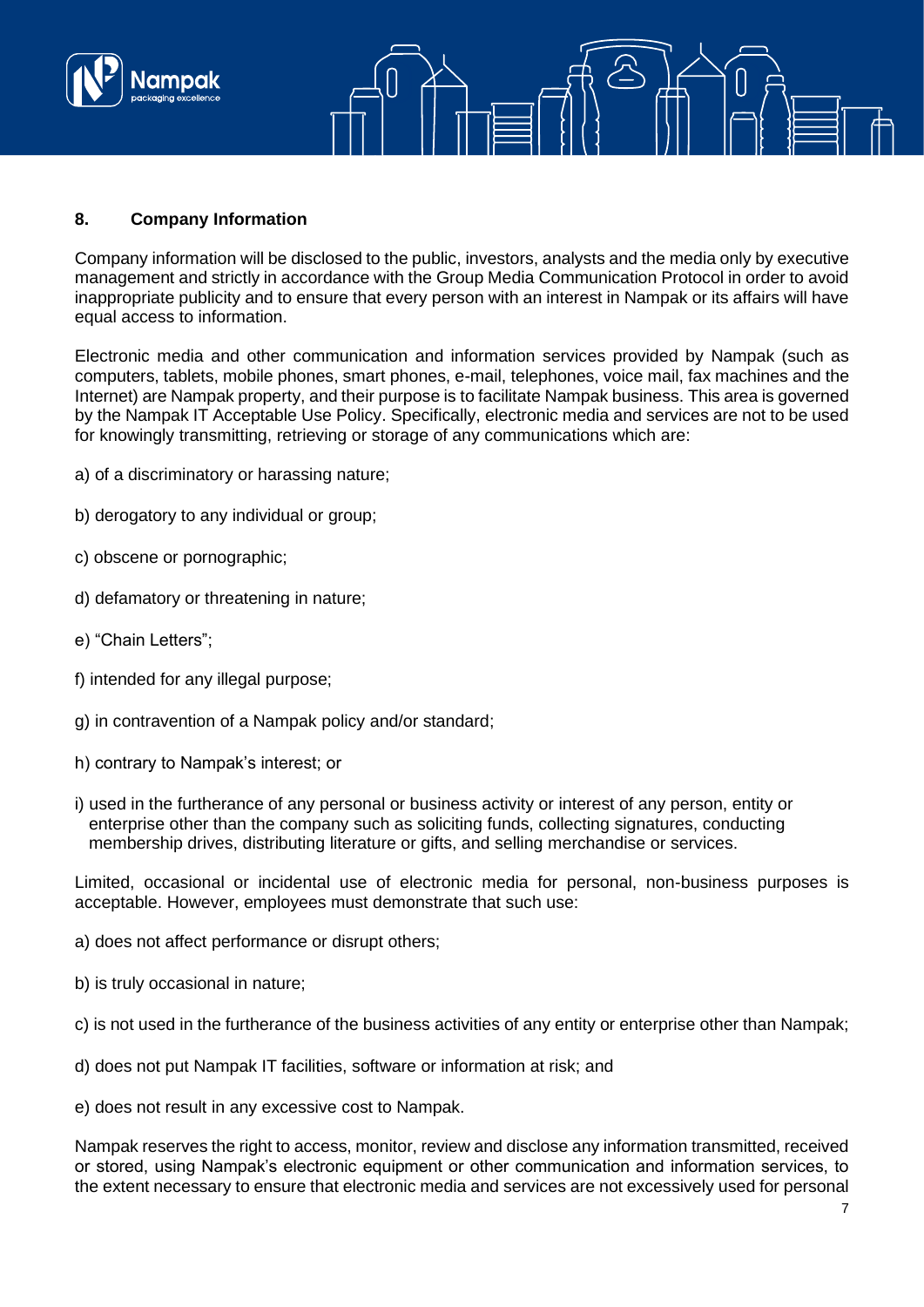



purposes and that their use is in compliance with the law and this Code. Any actions taken by Nampak in this regard shall comply with relevant legislation.

### **9. Donations, Sponsorships, Charities, Political and Religious Groups**

a) Donations to charities, educational institutions, sports clubs / teams under R 3 000.00 (Three Thousand Rand) (or the equivalent in local currency for operations outside South Africa) must be approved by Divisional Managing Directors, Group Executive member or CEO, as the case may. All other donations must be referred to the Group Corporate Social and Investment Committee for approval.

b) Donations of any nature to political parties are prohibited.

c) Any invitations to serve in a charitable, political and/or religious group where there is a view that such invitation was extended because of the person's employment with Nampak, must be disclosed and the taking of such office approved by the relevant Divisional Managing Director, Group Executive Committee member or CEO, as the case may be, for all middle managers and below and for all others by the Group Legal Advisor.

#### **10. Sustainability**

Nampak is committed to the principle of sustainable development, by which is meant striking an optimal balance between economic, environmental and social development and will strive to innovate and adopt best practice, working in consultation with stakeholders.

Nampak accordingly recognises the need to:

- a) minimise consumption of natural resources and waste generation;
- b) minimise the impact of operations on the environment; and

c) maximise recycling where possible.

#### **10.1 The Workplace**

Nampak is committed to the adoption of fair labour practices in the workplace and promotes workplace equality:

a) prohibits all forms of unfair discrimination, and does not tolerate inhumane treatment of employees nor behaviour which is tantamount to any form of harassment in the workplace;

b) prohibits the use of child labour;

c) recognises the right of employees to freedom of association;

d) respects the privacy of all employees and will safeguard the confidentiality of employee information;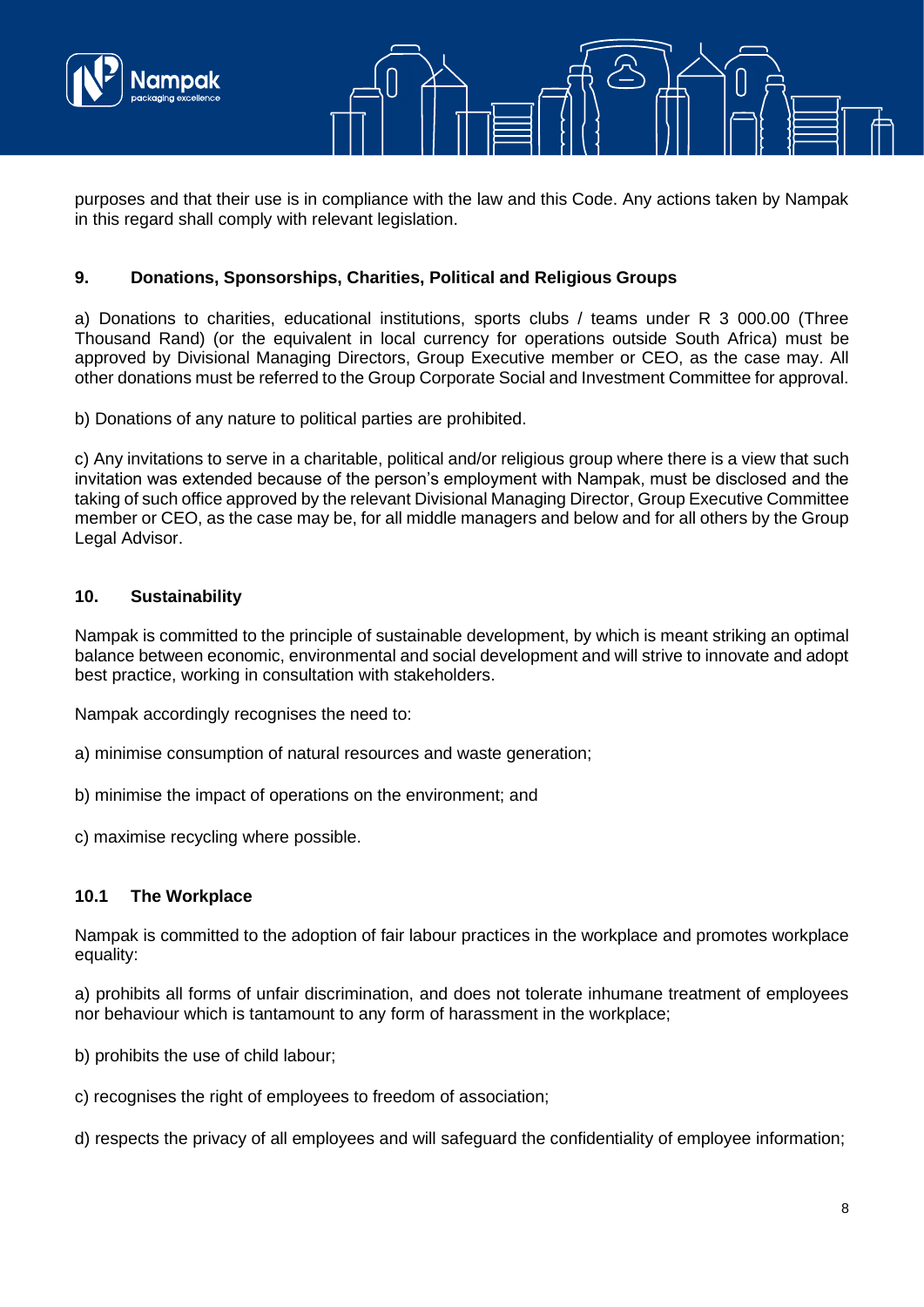

e) will provide employees with equal opportunities to enhance their skills and capabilities, enabling them to develop fulfilling careers and to maximise their contribution to business and will reward employees fairly based on qualifications and performance without discrimination on the basis of age, colour, creed, disability, ethnic origin, gender, marital or family status, religion or sexual orientation. In addition, all promotions and recognition will be based purely on merit; and

f) discourages the employment of family members and / or relatives and prohibits same where the family member and / or relatives would report directly into another family member and / or relatives, or where family members and / or relatives would be working within the same department.

### **10.2 Recycling**

Nampak is committed to recycling and is not only involved in it as part of its varied operations but encourages a mind-set of recycling. All employees are expected to embrace recycling opportunities in the workplace.

#### **10.3 Safety and Health**

Senior executives and line management are accountable for safety, health and environmental issues and for the allocation of adequate financial and human resources within their operations to address these matters.

Nampak shall:

a) create and maintain a safe and healthy workplace through the design of the work environment, the planning and performance of work, the provision and use of necessary equipment, tools and procedures, the appropriate training and the ongoing identification and mitigation of risk present in the workplace; and

b) take appropriate measures to ensure that employees refrain from using any illegal drugs or alcohol or other intoxicating substance in the work environment which could affect their work performance and pose a risk to the health and safety of themselves and others.

#### **10.4 The Environment**

Nampak is committed to operating with due regard to the environment. As such it is committed to complying with all reporting requirements laid down in all Environmental laws and relevant standards and guidelines. It has adopted ISO 14001 framework as a guideline.

Nampak acknowledges that its activities have an effect on the environment. To manage its obligations, Nampak undertakes to:

a) understand the environmental impact of its activities and treat it as an integral factor in all decisions;

b) make the principles of sustainable development a fundamental part of Nampak's business strategies and day-to-day operations;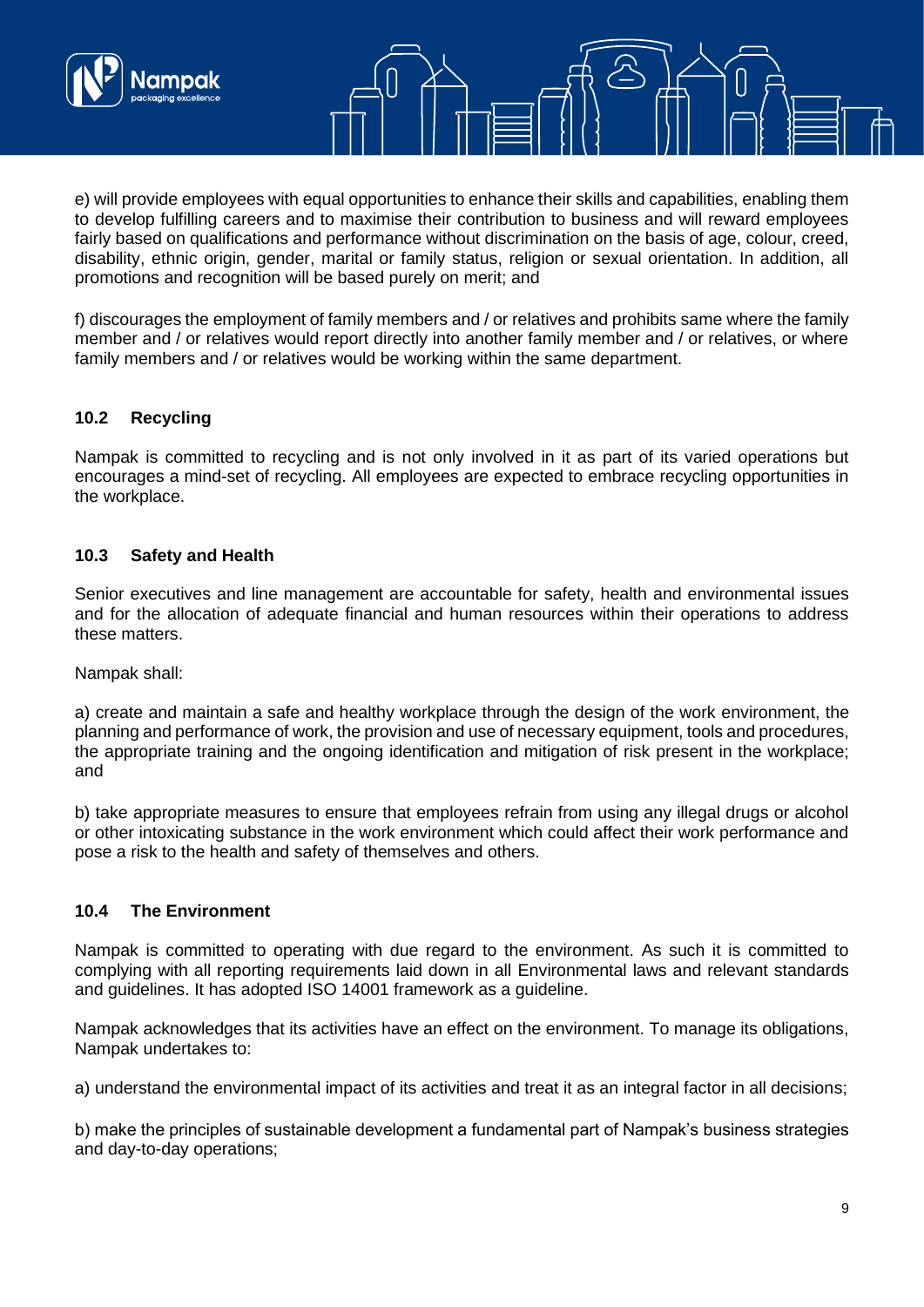



c) implement and maintain environmental policies to ensure that its actions are carried out in an environmentally responsible way;

d) be transparent about and accountable for its environmental performance; and

e) avoid doing business with third parties who conduct their business in an environmentally irresponsible manner.

#### **10.5 Social Responsibility**

Nampak's conducts its business in a socially responsible manner and shall make every effort to: a) support health, education and environmental initiatives;

b) support and work with voluntary and charitable organisations that respond to community needs in order to solve community problems;

c) encourage, support and seek partnerships with organisations which benefit from Nampak's assistance whether they be schools or social service organisations; and

d) give preference to business partners who conduct their business in accordance with Nampak's ethics.

#### **10.6 Human Rights**

Nampak supports the protection and furtherance of human rights and confirms its commitment thereto by designing, implementing and managing policies and procedures in support thereof.

#### **10.7 Cultural Diversity**

As representatives of Nampak, all employees should be aware, when dealing with business partners in South Africa and other countries and/or when visiting other countries with family members that their behaviour is a reflection of Nampak and are therefore expected to familiarise themselves with the norms, laws and customs of the respective countries and abide thereby.

#### **11. Competition**

The purpose of Competition legislation is to preserve and promote competition in a free market system. It is Nampak's policy to:

a) comply with these laws; and

b) succeed based on its products, services and effects and not as a result of any illegal or unethical practice taken at the expense of its customers, suppliers or competitors.

Employees and/or directors of Nampak: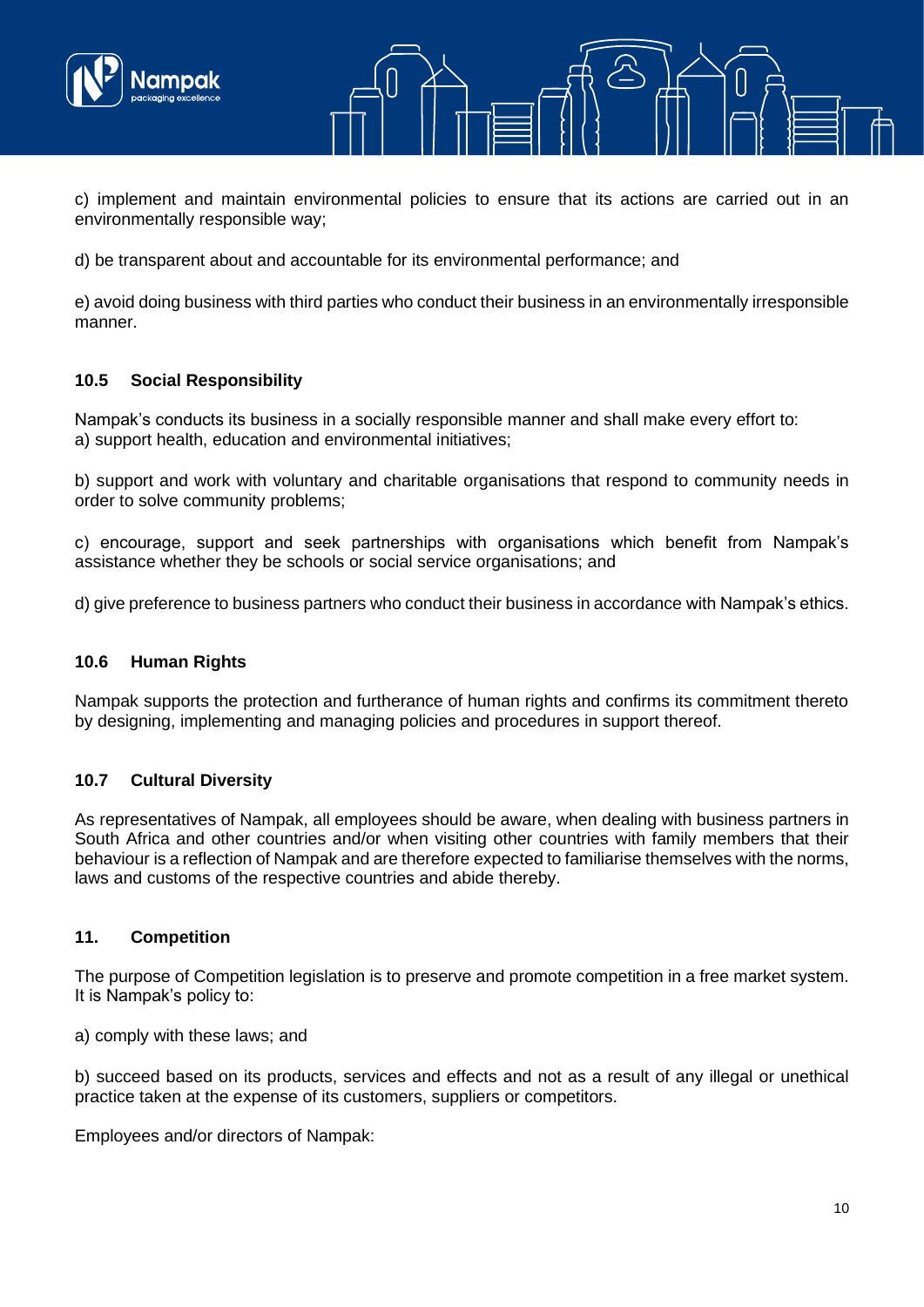

a) are prohibited from entering into prohibited agreements or practices, formal or informal, with competitors, suppliers or customers such as price fixing, market sharing (e.g. the allocation of customers, territories or contractors), bid rigging, collusion and "kickbacks". In addition, Nampak does not employ illegal or otherwise improper means to obtain information from competitors and employees are prohibited from offering bribes or gifts in exchange for information, soliciting confidential information from competitor's ex-employees whether employed at Nampak or elsewhere, or misrepresenting Nampak in order to convince any other party to divulge restricted information to Nampak;

b) shall, if they are aware of any form of anti-competitive behaviour and/or actions within the Nampak Group, such as price fixing, report same to the Group Legal Advisor; and

c) are required to familiarise themselves with the Nampak Competition Guidelines. Competition legislation imposes severe penalties for contraventions and tends to be technical and complicated;

consequently all employees are required to consult the Group Legal Department for assistance prior to entering into any arrangement, which may be or could be perceived to be anti-competitive.

#### **12. Insider Trading**

No employee shall disseminate unpublished price sensitive information nor deal in anyway (personally or through another) in shares, securities, or financial investments of Nampak while in possession of unpublished price sensitive information. For the purposes of this Code unpublished price sensitive information shall mean information, which if made public, would be likely to have a material effect on the price or value of any Company securities or financial instruments.

Employees who contravene this prohibition will face termination of employment and in addition may be subject to civil and criminal prosecution under local legislation.

#### **13. Relationship with Governments**

Nampak respects the authority of the governments in the countries in which it conducts its business. It is imperative that employees maintain an honest, transparent and ethical relationship with all governments, their agencies, officials and personnel. When providing company information to representatives of government, employees must ensure that such information is accurate, comprehensive and complies with the relevant laws and regulations in such jurisdictions. All employees are required to consult the Group Legal Department for assistance prior to taking any action which is or could be perceived to be non-compliant with such laws or regulations.

#### **14. General**

a) All employees shall act responsibly whilst on company premises.

b) Authority to approve any activity contained in this Code may not be delegated.

c) Employees may not bring alcohol or drugs that may affect their work performance or safety environment onto company premises without the prior written consent of the appropriate authority.

d) Employees may not bring illegal drugs onto company premises.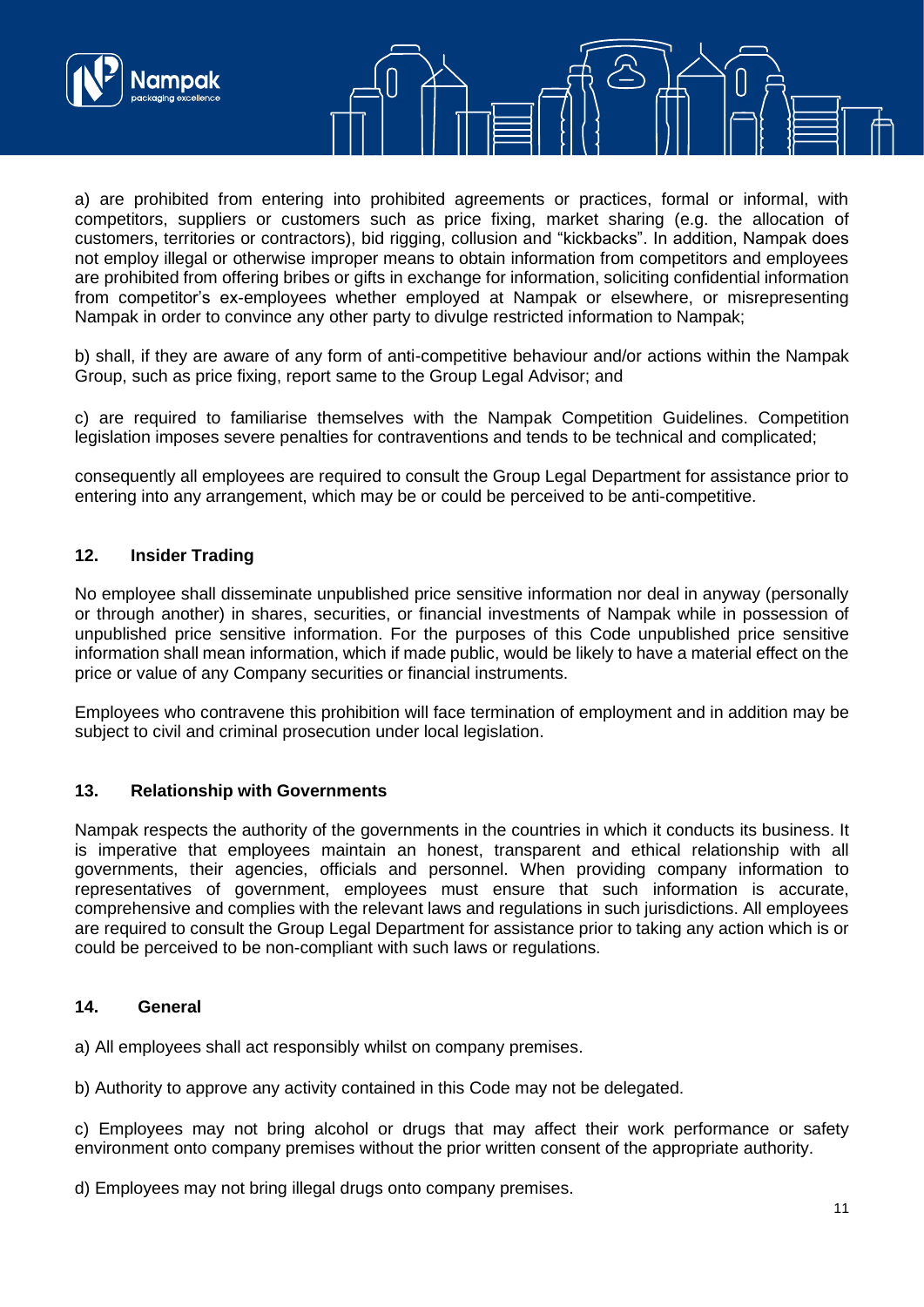

e) In the event of loss of property, fraud, theft or destruction, a loss notification form, must be completed and sent to the Risk and Insurance Manager as well as the Group Forensic Auditor. The loss notification report is available on iNsight, other than in Malawi, where it is available from the Financial Manager.

#### **15. Contraventions of the Code**

Nampak regards any contravention of this Code as a serious matter which must be dealt with immediately. At the same time, any suspected or alleged contravention under investigation will be treated with the utmost confidentiality.

Contraventions of the Code may result in disciplinary action, including the termination of employment. Certain breaches of the Code, e.g. those relating to theft, fraud and insider trading may also result in civil or criminal proceedings.

#### **16. Whistle-Blowing**

Any person who knows about or suspects a violation of this Code must immediately report the matter as follows:

a) Either to the relevant line manager, who in turn is required to immediately report the incident to the Group Legal Advisor;

b) Directly to Group Legal Advisor on +27 (0) 11 719 6332 or Group Forensic Auditor in South Africa on + 27 (0) 11 719 6570; or

c) To the toll-free Tip-offs Anonymous hotline which is independently managed by Deloitte and to which any person may report his / her concerns anonymously.

The Tip-offs Anonymous hotline contact details are as follows:

| Free Call South Africa  | 0800 000 606                                  |
|-------------------------|-----------------------------------------------|
| Free Fax South Africa   | 0800 007 788                                  |
| E-mail (standard)       | Nampak@tip-offs.com                           |
| Free Call Tanzania      | 0800 1100 25                                  |
| Free Call Zambia        | 50800 for *Airtel (mobile)                    |
|                         | +260978770682 *Airtel (landline)              |
| Free Call Zimbabwe      | 0800 4101; 0800 4103; 0800 4104; 0800 4105    |
|                         | 0800 4161 (Telephone only)                    |
| Free Call Zimbabwe      | 0808 5500 (Netone and Econet)                 |
|                         |                                               |
| Angola                  | +27 31 571 5410 (tarifas internacionais serão |
|                         | cobradas)                                     |
|                         |                                               |
| Free Call Botswana      | 1144 (Orange); 1145, 1146; 1147; 1148         |
|                         | 71119602 (Moscom)                             |
|                         |                                               |
| <b>Free Call Malawi</b> | MTL 8000 0847; ZAIN TNM 847                   |
|                         |                                               |
| Nigeria                 | Etisalat 8099937319                           |
|                         |                                               |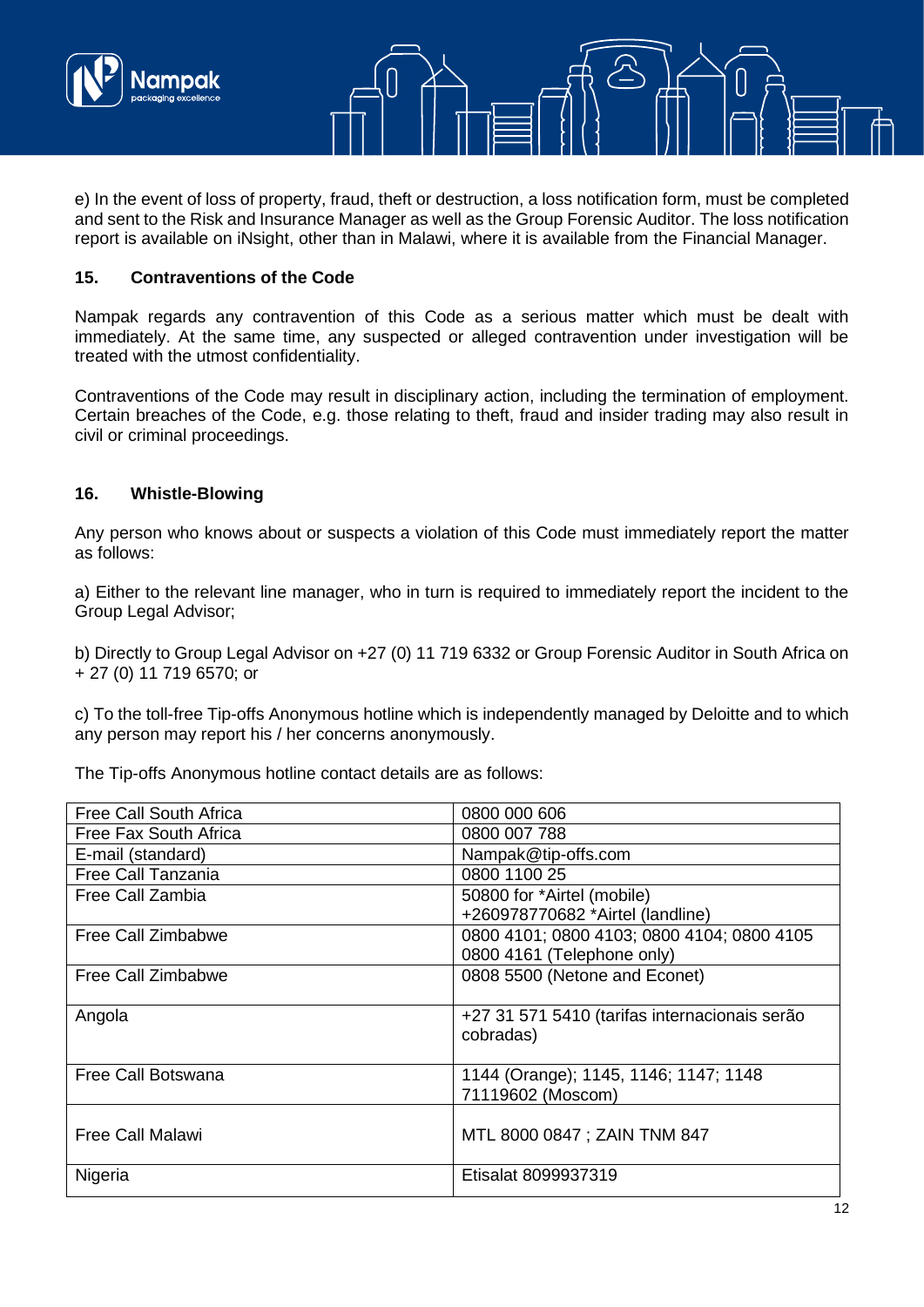



|                    | +27 31 571 5410                                      |
|--------------------|------------------------------------------------------|
| Free Call Tanzania | 0800 1100 25                                         |
| <b>Free Post</b>   | Freepost DN 298, Umhlanga Rocks, 43, South<br>Africa |
| Website            | www.tip-offs.com                                     |

#### **17. Protected Disclosures**

The Nampak Whistleblowing Policy which is made available on iNsight other than in Malawi, where it is available from the Financial Manager:

a) provides avenues for employees to disclose information regarding other employees, raise concerns and receive feedback on any action taken in a confidential environment;

b) allows the employee to take the matter further if he / she is dissatisfied with the company's response;

c) reassures the employee that he / she will be protected from reprisals or victimization for whistleblowing in good faith; and

d) protects the whistle-blower against any occupational detriment as a result of making a protected disclosure.

Occupational detriment includes dismissal, suspension, demotion, harassment, intimidation, disciplinary action, forced transfer, a refusal of promotion or transfer, being refused a reference, or generally being adversely affected in his / her employment.

The making of false or reckless allegations and the abuse of the whistle-blowing mechanism are prohibited and should it be found that a person had acted in such a manner, disciplinary action will be taken.

#### **18. Publication**

This Policy is published on www.nampak.com and on Nampak's iNsight intranet and is subject to the usual control and approval rules contained therein.

> Approved by the Nampak Limited Board on 11 February 2020 Reviewed and amended by the Nampak Board on 27 May 2021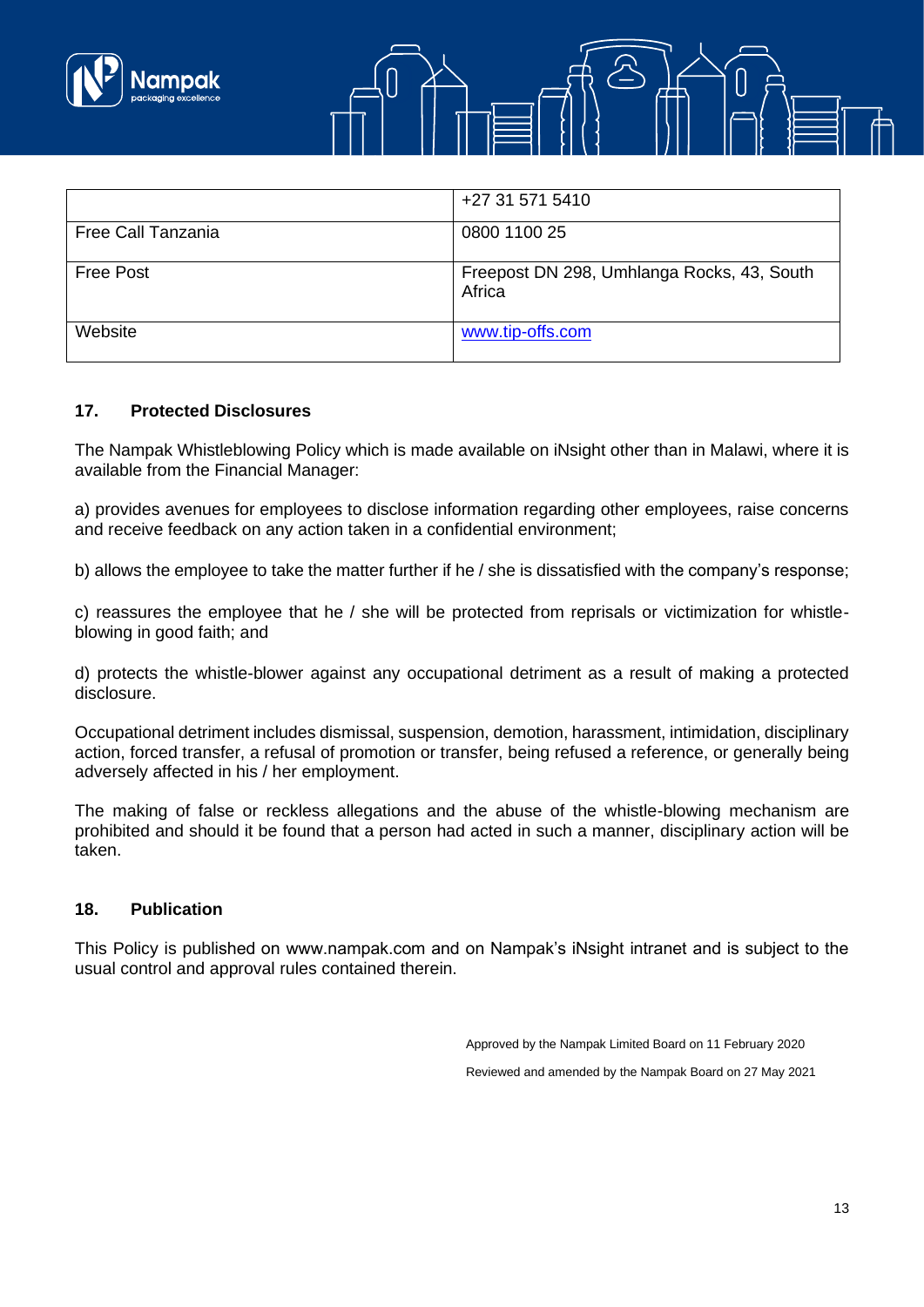



| <b>Annexure A</b> | <b>Declaration of Interests Form</b> |  |  |  |  |
|-------------------|--------------------------------------|--|--|--|--|
|                   |                                      |  |  |  |  |
|                   |                                      |  |  |  |  |
|                   |                                      |  |  |  |  |
|                   |                                      |  |  |  |  |

#### **Introduction**

In support of the values of honesty, transparency, objectivity, fairness and accountability required by the Nampak Code of Conduct and Business Ethics "the code":

- All employees are required to declare any *conflict of interest*.
- All employees must remove or manage a *conflict of interest* effectively in accordance with the code's requirements. The code provides that employees must not use their positions or knowledge gained through their employment with Nampak for private or personal advantage (actual or perceived) in a manner such that a conflict or a perception of a conflict arises between Nampak's interests and their personal interests. The fact that a *conflict of interest* has been declared does not mean that it has been addressed or authorised.
- Significant *personal interest* must be declared, even though a conflict does not exist.
- This form must be updated within 30 days of any changes to the information as supplied on this form.

#### *(Words in italic are defined in the code, which is published on iNsight)*

**1. Do you have any personal interest, including shareholding and directorships, in Nampak Suppliers or Nampak Subsidiary suppliers, or any other business that deals with Nampak?**  $\sqrt{Y_{\text{ES}}}$   $\sqrt{N_0}$ 

| If "Yes" please complete the section below: |                                                                                            |          |  |  |  |  |  |  |  |
|---------------------------------------------|--------------------------------------------------------------------------------------------|----------|--|--|--|--|--|--|--|
| Name of Business and address:               |                                                                                            |          |  |  |  |  |  |  |  |
| Your Role:                                  | <b>Director</b>                                                                            | Member   |  |  |  |  |  |  |  |
|                                             | Chairperson                                                                                | Trustee  |  |  |  |  |  |  |  |
|                                             | Investor                                                                                   | Employee |  |  |  |  |  |  |  |
|                                             | Other                                                                                      |          |  |  |  |  |  |  |  |
|                                             | Please explain your interest in or relationship with the supplier?                         |          |  |  |  |  |  |  |  |
|                                             | Value of shares or Investment:                                                             |          |  |  |  |  |  |  |  |
|                                             | <b>Business Registration Number:</b>                                                       |          |  |  |  |  |  |  |  |
| Nature of<br>Business:                      |                                                                                            |          |  |  |  |  |  |  |  |
|                                             | VALUE OF BUSINESS FROM NAMPAK OVER MOST RECENT 12 MONTH PERIOD                             |          |  |  |  |  |  |  |  |
| Signature:                                  |                                                                                            |          |  |  |  |  |  |  |  |
|                                             | (If more interests need to be declared, please provide the information on a separate page) |          |  |  |  |  |  |  |  |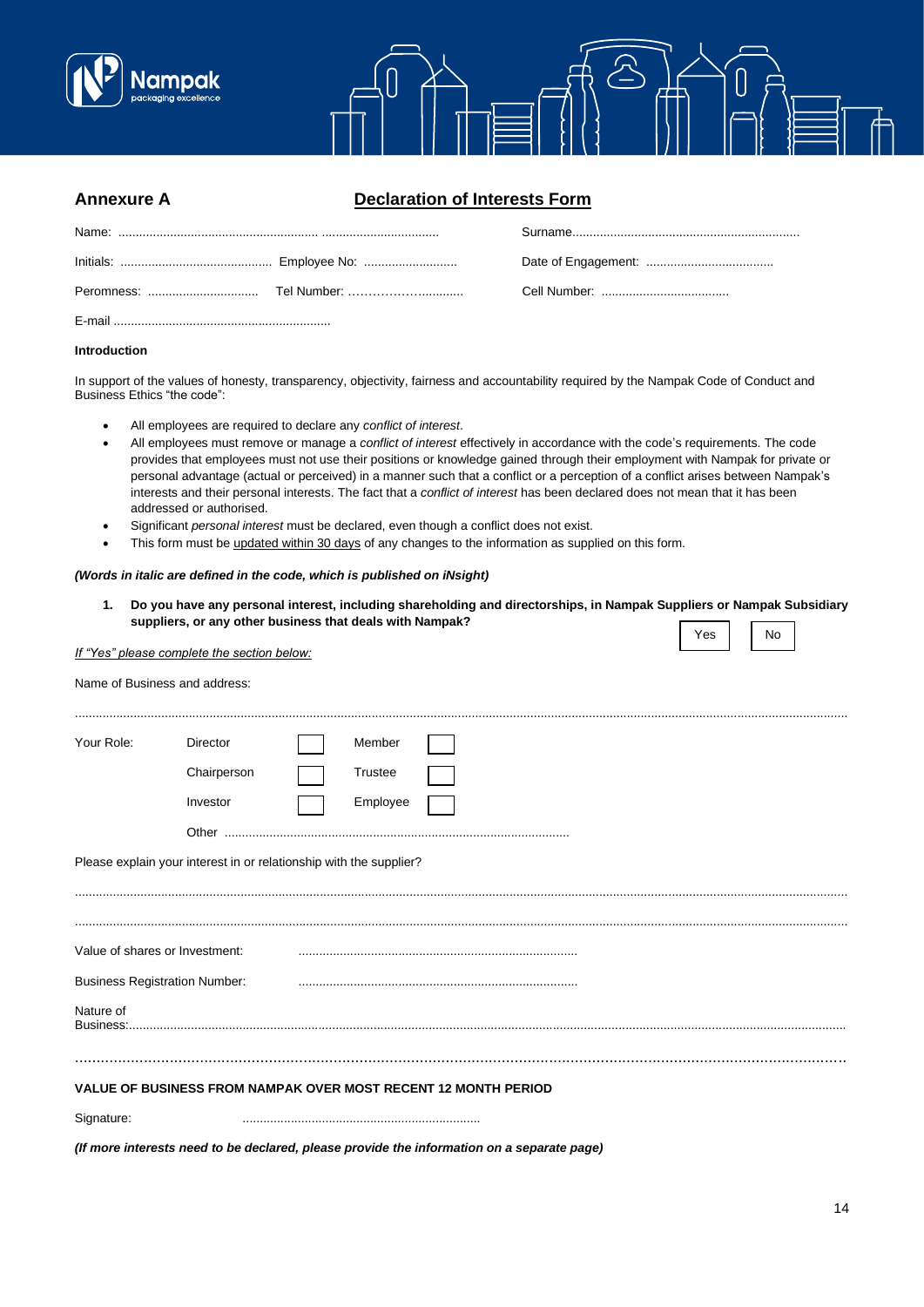

| - |  |
|---|--|
|   |  |
|   |  |

| Do any of your close family members or other associates, as defined in the code, have interests in Nampak suppliers or<br>2.<br>Nampak Subsidiary suppliers or any other business that deals with Nampak? | Yes | No |
|-----------------------------------------------------------------------------------------------------------------------------------------------------------------------------------------------------------|-----|----|
| If "Yes" please complete the section below:                                                                                                                                                               |     |    |
| Name of close family member or other associate                                                                                                                                                            |     |    |
| Name of Business and address:                                                                                                                                                                             |     |    |
| Relationship:                                                                                                                                                                                             |     |    |
| Describe the nature of the business:                                                                                                                                                                      |     |    |
| Describe the commercial relationship between Nampak and the supplier in terms of which products or services are supplied to which site or                                                                 |     |    |
| operation as well as approximate annual spend:                                                                                                                                                            |     |    |
| Position held within the business:                                                                                                                                                                        |     |    |
| Percentage of Shareholding or Investment                                                                                                                                                                  |     |    |
| Under which circumstances will a conflict of interest arise?                                                                                                                                              |     |    |
| (If more interests need to be declared, please provide the information on a separate page)                                                                                                                |     |    |
| (a) Do you perform any work outside of your employment within the Nampak Group for which any form of remuneration<br>3.<br>or benefit is received?                                                        |     |    |
|                                                                                                                                                                                                           | Yes | No |
| If "Yes" please complete the section below:                                                                                                                                                               |     |    |
| List the name (including the legal citation e.g. Pty, Ltd, CC) and address of the company / business / body or individual from which<br>remuneration / benefit is received:                               |     |    |
|                                                                                                                                                                                                           |     |    |
| <b>Business Registration Number</b>                                                                                                                                                                       |     |    |
| Nature of private work                                                                                                                                                                                    |     |    |

 $\mathsf{No}$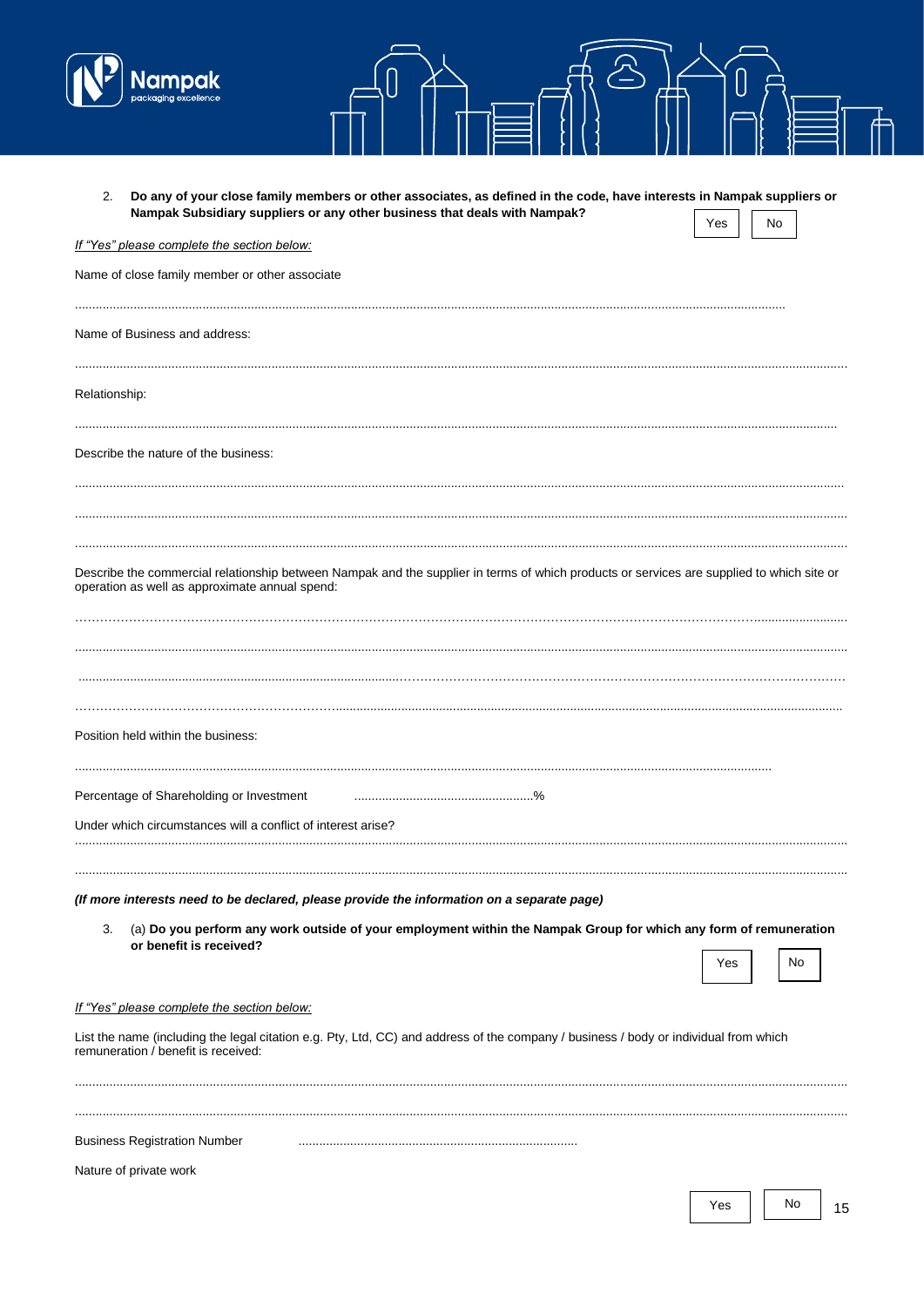| Have you obtained the required approval to do private work?<br>(b)                                                                                                                                                                                                                                                                                                                                                                                                                          |
|---------------------------------------------------------------------------------------------------------------------------------------------------------------------------------------------------------------------------------------------------------------------------------------------------------------------------------------------------------------------------------------------------------------------------------------------------------------------------------------------|
| If "No" please state the reason for not complying                                                                                                                                                                                                                                                                                                                                                                                                                                           |
| (If you perform more private work, please provide the above information on a separate page.)<br>Are you a director of any companies outside the Nampak group?<br>4.<br>No<br>Yes<br>If "Yes" please complete the section below:<br>State the name and address of the company:                                                                                                                                                                                                               |
| <b>Executive Director</b><br>$\overline{\mathsf{OR}}$<br>Non-Executive Director<br>Date of Appointment:<br>Shareholder<br>Percentage of Shareholding % (if applicable)<br><b>Nature of Business</b>                                                                                                                                                                                                                                                                                         |
| Do you earn director fees?<br>No<br>Yes<br>Do you or a close family member or other associate have any interests (financial or other) in listed or unlisted companies,<br>partnerships, businesses, subsidiaries, academic institutions, political parties, government, municipalities, land,<br>property, charitable organisations, trusts, non-governmental organisations (NGO's), committees, etc. that could create a<br>conflict of interest or perception of a conflict?<br>Yes<br>No |
| If "Yes" please complete the section below:<br>Name of person who has the interest<br>This interest is held in:                                                                                                                                                                                                                                                                                                                                                                             |
| Provide detailed information about the interest                                                                                                                                                                                                                                                                                                                                                                                                                                             |
| Please provide details on the how the interest detailed above does or could affect Nampak.                                                                                                                                                                                                                                                                                                                                                                                                  |
| No.<br>Yes<br>Do you have other personal interests to declare in terms of the code?<br>6.                                                                                                                                                                                                                                                                                                                                                                                                   |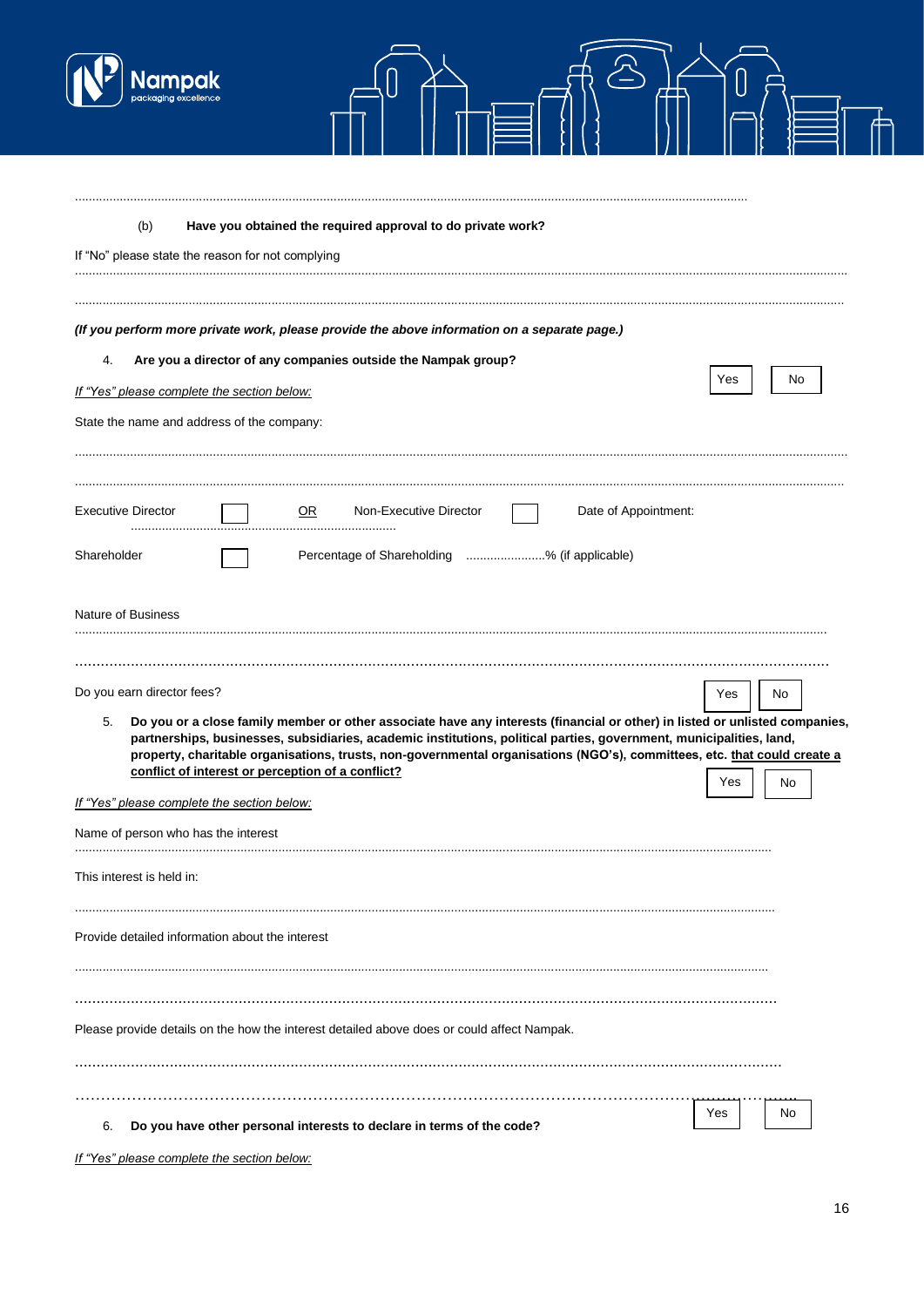

|                            | iackaalna excellen                                                                                                                                                                                                                                    |
|----------------------------|-------------------------------------------------------------------------------------------------------------------------------------------------------------------------------------------------------------------------------------------------------|
|                            | Provide detailed information of the personal interest that you have have in terms of your financial benefits, ability to influence or make<br>decisions as well as the demands that this personal interest makes on your time.                        |
|                            | Under which circumstances could this interest create a conflict of interest?                                                                                                                                                                          |
| 7.<br>a)<br>b)             | Undertaking<br>I hereby declare that to the best of my knowledge, the information provided on this form is accurate and complete.<br>I undertake to disclose any new interests or changes to my circumstances within 30 days of such changes arising. |
| Date                       |                                                                                                                                                                                                                                                       |
|                            | NOTE: The following to be completed by the line manager and forwarded to your (Minimum level) relevant Divisional Managing<br>Director, Group Executive Committee member or CEO, as the case may and be depending on your reporting structures)       |
|                            | I hereby declare that I have reviewed the interests declared by the above-named employee.                                                                                                                                                             |
|                            | There is no conflict<br>1.<br>A conflict of interest exists, and:<br>2.                                                                                                                                                                               |
|                            | 2.1 the employee has undertaken to remove the conflict in accordance with the following approved plan;                                                                                                                                                |
|                            |                                                                                                                                                                                                                                                       |
|                            | 2.2 disciplinary action will be instituted as is appropriate.                                                                                                                                                                                         |
|                            | The declaration form is rejected for the following reason(s)                                                                                                                                                                                          |
|                            |                                                                                                                                                                                                                                                       |
| Approved by:<br>Signature: |                                                                                                                                                                                                                                                       |
| Date:                      |                                                                                                                                                                                                                                                       |
| Print Name:                |                                                                                                                                                                                                                                                       |
| Designation:               |                                                                                                                                                                                                                                                       |